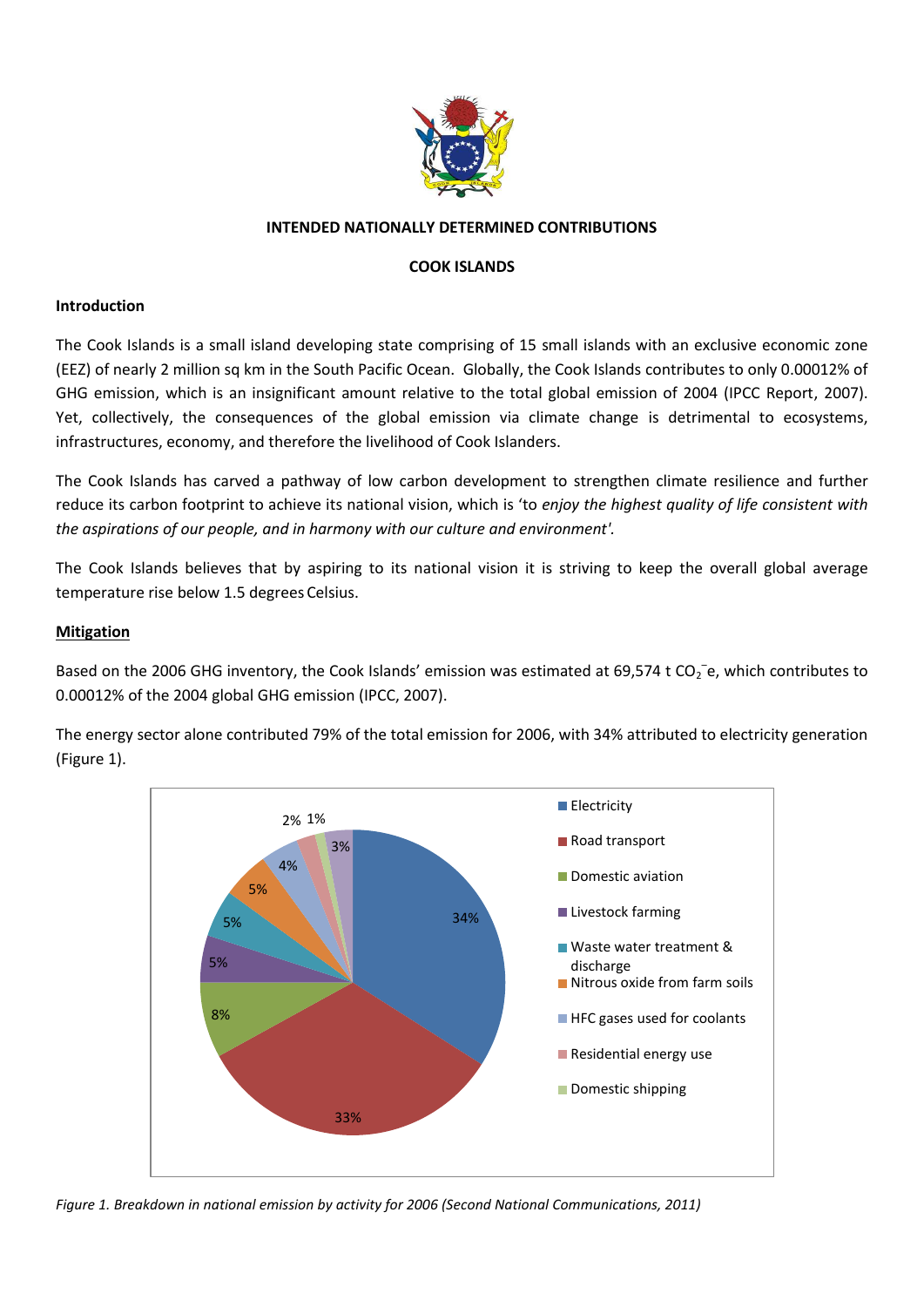The Cook Islands is committed to a future powered by renewable energy with targets of 50% of islands transformed from diesel based to renewable sourced electricity by 2015, to 100% coverage by 2020 (Cook Islands Renewable Electricity Chart, 2011). To date, the Cook Islands has achieved its 50% target and is on track to achieving the 2020 target. Using 2006 as the base year, emission from electricity generation will be reduced by 38% by 2020 (Figure 2). The Cook Islands has formally submitted a Nationally Appropriate Mitigation Action (NAMA) under the United Nations Framework Convention on Climate Change for supporting implementation of 100% renewable electricity by 2020.

To ensure sustainability and the credibility of its efforts, the Cook Islands will endeavour to put in place the appropriate structures to monitor, evaluate and pursue value added activities. These will include *inter alia* undertake the construction of additional and new grid storage, integration of improved energy efficiency and new technologies, technology transfer, and strengthening capacities for overall sustainability and co-benefits. This would reduce emissions from electricity generation by a further 43%, totalling an 81% emissions reduction by 2030 (relative to 2006). This further reduction is conditional on receiving external support.



*Figure 2. Electricity emission from 1994 to 2014. The Cook Islands base year is 2006 (blue dash line) and an unconditional target of 38% reduction by 2020. A conditional reduction of 43% by 2030, making a total reduction of 81% in the electricity sub sector.* 

Given that the transport sub sector is the second highest GHG emitter in the Cook Islands, the Customs Tariff Act 2012 establishes noteworthy duty rates on the importation of motor vehicles.Additionally, the Cook Islands is looking to embrace proven low carbon transport technologies and is currently exploring the most effective incentives for promotion of transition towards clean energy transportation. This will further reduce our overall emissions, conditional on external support.

### **Adaptation**

#### **Unconditional**

Given the Cook Islands size, vulnerabilities, limited resources, and capacities whilst noting also its special circumstances, designating its entire EEZ of almost two million sq km as a marine park is evidence of national commitment to the global effort to building the resilience of marine ecosystems.

The country has developed key plans and policies that articulate its priorities to reduce vulnerability and strengthen resilience. This includes the first 20 year national vision '*Te Kaveinga Nui',* accompanied by the first National Sustainable Development Plan (NSDP) 2007-2010, and subsequently the second NSDP 2011-2015 with the latest 2015-2020 to follow. The Joint National Disaster Risk Management and Climate Change Adaptation Plan (JNAP) is a